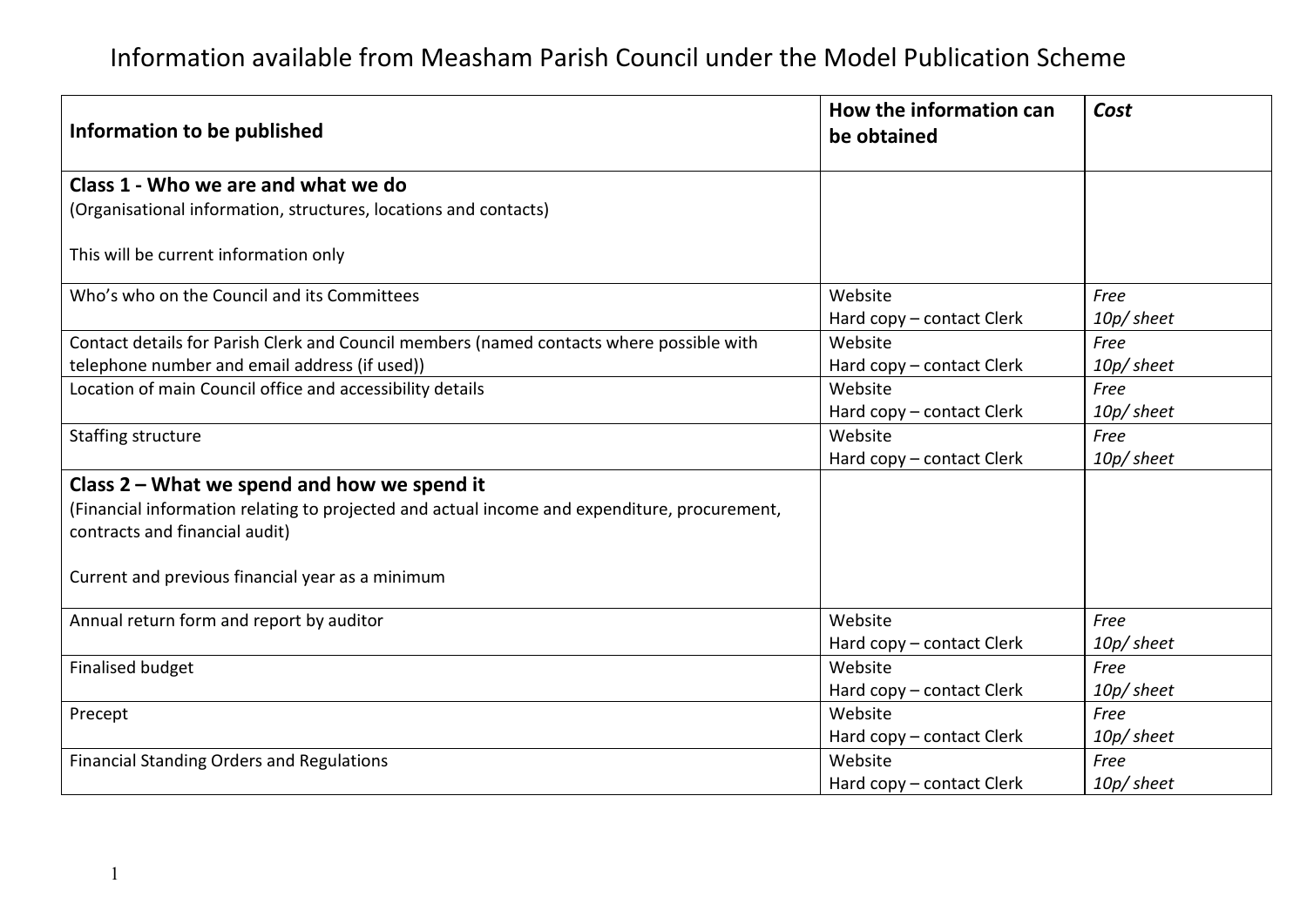| Grants given and received                                                                          | Hard copy - contact Clerk<br>10p/sheet |            |
|----------------------------------------------------------------------------------------------------|----------------------------------------|------------|
| Members' allowances and expenses                                                                   | Hard copy - contact Clerk              | 10p/ sheet |
| Class $3$ – What our priorities are and how we are doing (Strategies and plans,                    |                                        |            |
| performance indicators, audits, inspections and reviews)                                           |                                        |            |
| Parish Plan (current and previous year as a minimum)                                               | Website                                | Free       |
|                                                                                                    | Hard copy - contact Clerk              | 10p/ sheet |
| Annual Report to Parish or Community Meeting (current and previous year as a minimum)              | Website                                | Free       |
|                                                                                                    | Hard copy - contact Clerk              | 10p/ sheet |
| <b>Class 4 – How we make decisions</b> (Decision making processes and records of decisions)        |                                        |            |
|                                                                                                    |                                        |            |
| Current and previous council year as a minimum                                                     |                                        |            |
| Timetable of meetings (Council, any committee/sub-committee meetings and parish meetings)          | Website                                | Free       |
|                                                                                                    | Hard copy - contact Clerk              | 10p/ sheet |
|                                                                                                    |                                        |            |
| Agendas of meetings (as above)                                                                     | Website                                | Free       |
|                                                                                                    | Hard copy - contact Clerk              | 10p/sheet  |
| Minutes of meetings (as above) - nb this will exclude information that is properly regarded as     | Website                                | Free       |
| private to the meeting.                                                                            | Hard copy - contact Clerk              | 10p/sheet  |
| Reports presented to council meetings - nb this will exclude information that is properly regarded | Hard copy - contact Clerk              | 10p/sheet  |
| as private to the meeting.                                                                         |                                        |            |
| Responses to consultation papers                                                                   | Hard copy - contact Clerk              | 10p/ sheet |
| Responses to planning applications                                                                 | Website                                | Free       |
|                                                                                                    | Hard copy - contact Clerk              | 10p/sheet  |
| Bye-laws                                                                                           | Hard copy - contact Clerk              | 10p/ sheet |
| Class $5$ – Our policies and procedures (Current written protocols, policies and procedures        |                                        |            |
| for delivering our services and responsibilities)                                                  |                                        |            |
|                                                                                                    |                                        |            |
|                                                                                                    |                                        |            |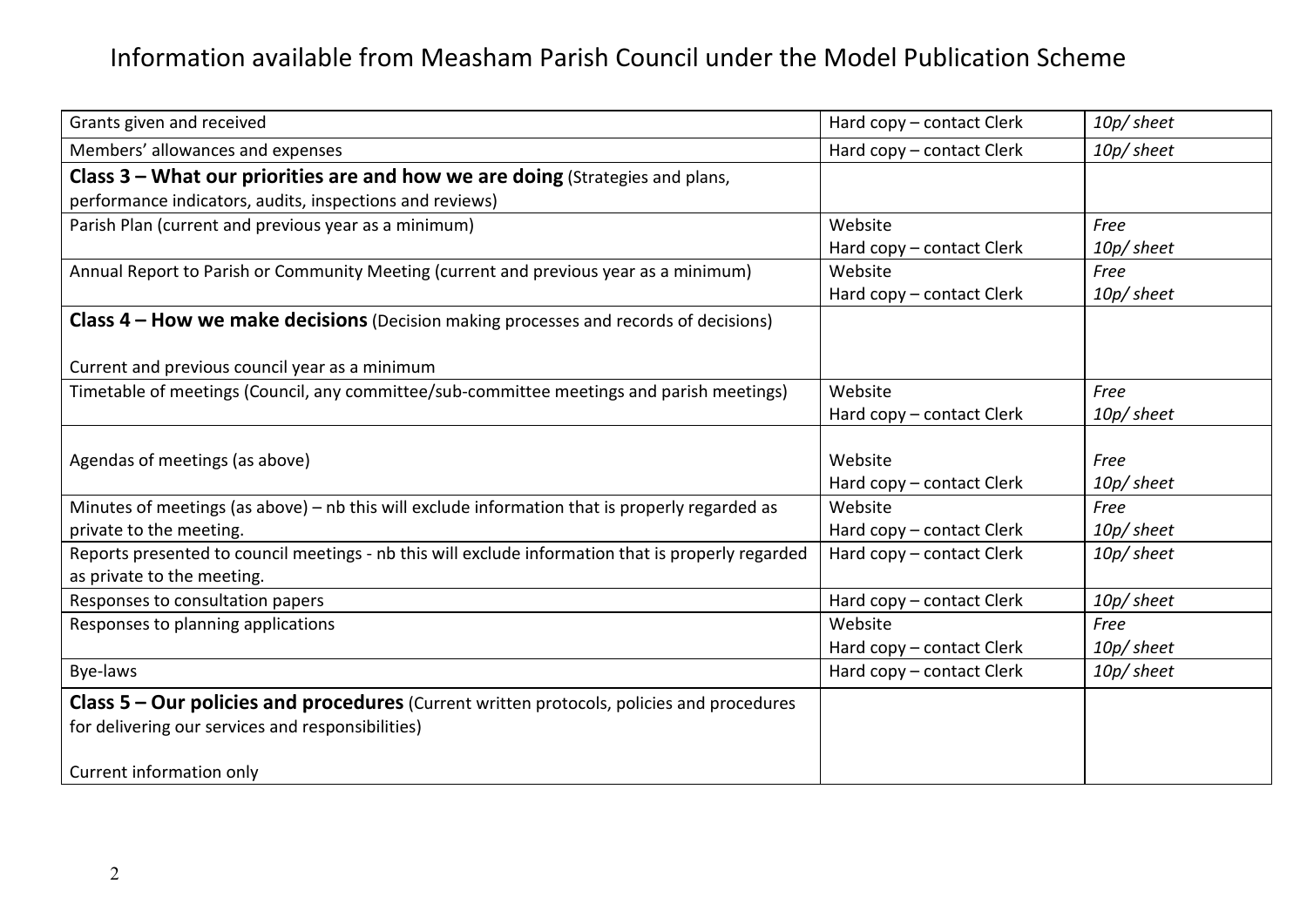| Policies and procedures for the conduct of council business:                                    |                              |            |
|-------------------------------------------------------------------------------------------------|------------------------------|------------|
|                                                                                                 |                              |            |
| Procedural standing orders                                                                      | Website                      | Free       |
|                                                                                                 | Hard copy – contact Clerk    | 10p/sheet  |
|                                                                                                 |                              |            |
| Code of Conduct                                                                                 | Website                      | Free       |
|                                                                                                 | Hard copy - contact Clerk    | 10p/sheet  |
| Policy statements                                                                               | Website                      | Free       |
|                                                                                                 | Hard copy – contact Clerk    | 10p/sheet  |
| Policies and procedures for the provision of services and about the employment of staff:        |                              |            |
|                                                                                                 |                              |            |
| Policies and procedures for handling requests for information                                   | Website                      | Free       |
|                                                                                                 | Hard copy - contact Clerk    | 10p/ sheet |
|                                                                                                 |                              |            |
| Complaints procedures (including those covering requests for information and operating the      | Website                      | Free       |
| publication scheme)                                                                             | Hard copy - contact Clerk    | 10p/sheet  |
| Schedule of charges for the publication of information (See below)                              | Website                      | Free       |
|                                                                                                 | Hard copy – contact Clerk    | 10p/sheet  |
| <b>Class <math>6</math> – Lists and Registers</b> Currently maintained lists and registers only | some information may only be |            |
|                                                                                                 | available by inspection)     |            |
| Any publicly available register or list (if any are held this should be publicised; in most     | Inspection - contact Clerk   | Free       |
| circumstances existing access provisions will suffice)                                          |                              |            |
| <b>Assets Register</b>                                                                          | Website                      | Free       |
|                                                                                                 | Hard copy – contact Clerk    | 10p/ sheet |
|                                                                                                 | Website                      | Free       |
| Register of members' interests                                                                  | Hard copy - contact Clerk    | 10p/sheet  |
|                                                                                                 |                              |            |
| Register of gifts and hospitality                                                               | Hard copy – contact Clerk    | 10p/ sheet |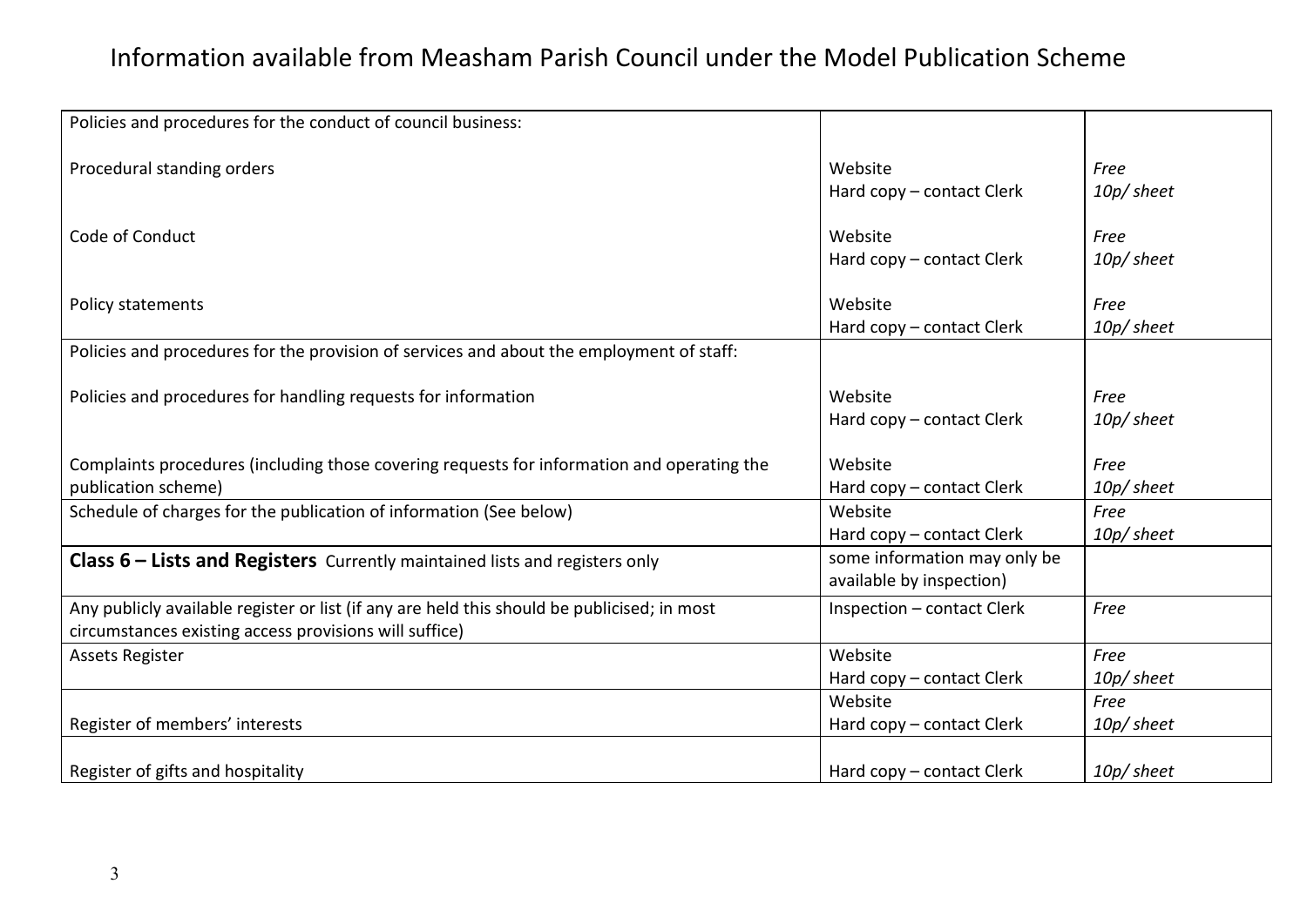| <b>Class 7 – The services we offer</b> (Information about the services we offer, including leaflets,<br>guidance and newsletters produced for the public and businesses) Current information only | some information may only be<br>available by inspection) |           |
|---------------------------------------------------------------------------------------------------------------------------------------------------------------------------------------------------|----------------------------------------------------------|-----------|
| Allotments                                                                                                                                                                                        | Website                                                  | Free      |
|                                                                                                                                                                                                   | Hard copy – contact Clerk                                | 10p/sheet |
| Burial grounds and closed churchyards                                                                                                                                                             | Inspection - contact Clerk                               | Free      |
| Parks, playing fields and recreational facilities                                                                                                                                                 | Website                                                  |           |
|                                                                                                                                                                                                   | Hard copy – contact Clerk                                | 10p/sheet |
| Seating, litter bins, clocks, memorials and lighting                                                                                                                                              | Hard copy – contact Clerk                                | 10p/sheet |
| <b>Bus shelters</b>                                                                                                                                                                               | Hard copy - contact Clerk                                | 10p/sheet |
| A summary of services for which the council is entitled to recover a fee, together with those fees<br>(e.g. burial fees)                                                                          | Hard copy – contact Clerk                                | 10p/sheet |

**Contact details: Dawn Roach – Parish Clerk Measham Parish Council Measham Leisure Centre Off High Street Measham Derbyshire DE12 7HR** 

**Website: www.Meashamparishcouncil.gov.uk Email: info@meashamparishcouncil.gov.uk**